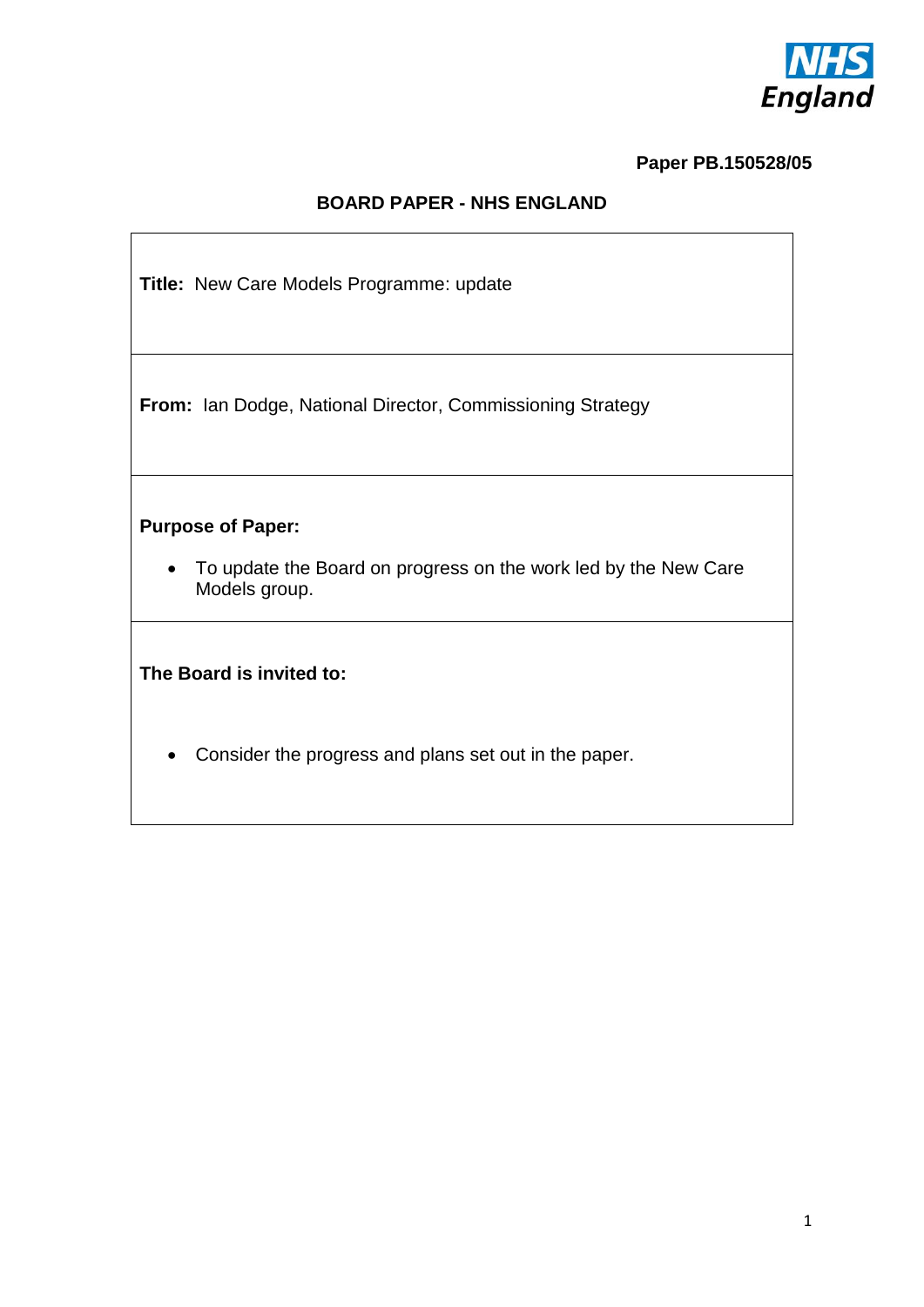## **The New Care Models Programme**

## **Introduction**

- 1. This paper updates the Board on the work led by Samantha Jones' New Care Models (NCM) group. Many individual Board members have been directly involved through events, visits or committee discussions.
- 2. The programme method has to reflect its purpose. The national programme is about developing and implementing new models of care that spring from and suit, yet must also transcend, their specific local contexts. Its essence is not the unique characteristics and qualities and approaches of each of the Vanguard sites; but what they choose to design and implement in common.
- 3. The 14 multi-speciality community provider (MCP) Vanguards are not just improving the health, quality and value for their own local communities. They are also, with national partners, inventing and defining a new framework of what it means to be an MCP, so that other communities have something clear they can choose to follow.
- 4. Thus the programme is also an alternative way of approaching national policy and strategy to the "*invent in the centre*" then "*roll out local implementation*" approach. It is illustrative of what we meant in the *Five Year Forward View* (FYFV) by creating a different kind of nationallocal dialogue. We will encourage the Vanguard to work together and challenge existing national rules, systems that hold them back, perpetuate silos, and do not appear to make sense for patients and taxpayers.
- 5. The Vanguard sites were announced in March 2015. The initial phase of the programme involves:
	- i. understanding the ambitions of each of the different sites, the opportunities and barriers – and beginning to explore common potential approaches and solutions;
	- ii. building common purpose and relationships (a) within the three different groups of MCPs, primary and acute care systems (PACS) and care homes; (b) across the groups; and (c) with the national team.

# **Kick-off event**

- 6. On the 22 April 2015, representatives from the Vanguard sites, national partners and citizens came together with the team for the first time to kick-off the NCM programme. The event was designed with the Vanguards. Key messages from the event included strong encouragement from Simon Stevens to the Vanguards to become more ambitious in their plans, and also to see their work on care re-design as a critical and urgent part of helping to solve today's operational issues, not something separate and disconnected.
- 7. The Chief Executives from the six arm's length bodies (ALB) that authored the FYFV also made a personal commitment to support the Vanguards, including to provide sponsorship to the care model cohorts and also to individual Vanguards.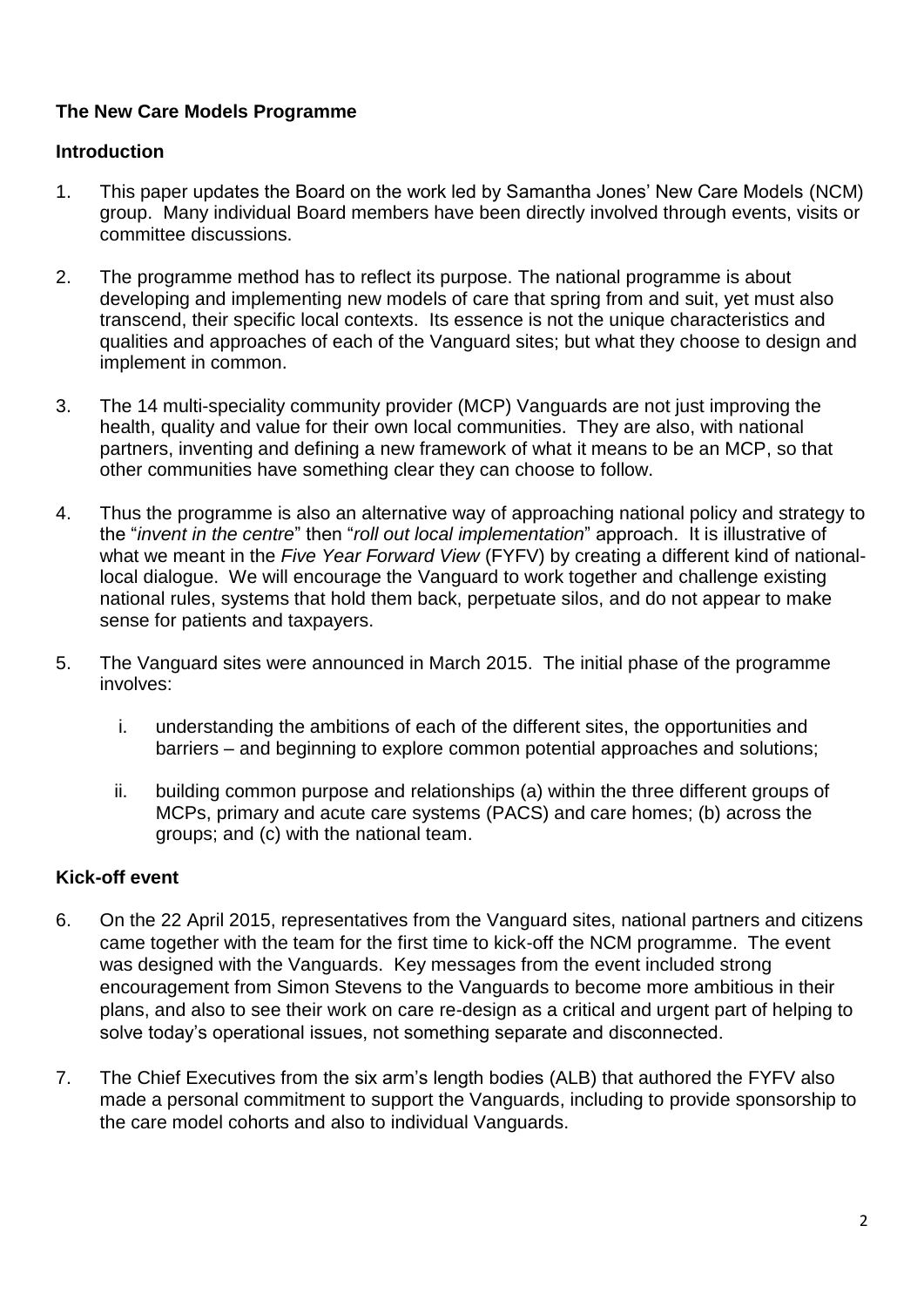#### **Initial visits**

- 8. During April and May 2015, the NCM team have been carrying out two-day visits of each of the Vanguards. With the Vanguards and their stakeholders, they have been working in partnership to reach collective agreement on what is required to deliver the care model and in particular develop an in-depth understanding of:
	- a) the aims, objectives and expected clinical and non-clinical outcomes for the new care model;
	- b) the progress to date and current position against the objectives;
	- c) the support required to enable the Vanguard to overcome identified barriers and accelerate delivery of the care models outline in the FYFV.
- 9. The NCM programme is committed to demonstrating system leadership across the ALBs' national and regional teams. For each visit, the NCM visiting team comprises a:
	- a) clinical representative;
	- b) patient representative from the Vanguard's local population;
	- c) peer Vanguard representative;
	- d) regional tripartite representative;
	- e) subject matter experts for national bodies; and
	- f) members of the NCM team.

| <b>Lead Organisation</b>                                            | Date of visit    | <b>Care Model</b> |
|---------------------------------------------------------------------|------------------|-------------------|
| Northumbria Healthcare NHS Trust                                    | 13 & 14 April    | <b>PACS</b>       |
| <b>Tower Hamlets Integrated Provider Partnership</b>                | 13 & 14 April    | <b>MCP</b>        |
| East and North Hertfordshire CCG                                    | 15 & 16 April    | <b>Care Homes</b> |
| Calderdale Health & Social Care Economy                             | 15 & 16 April    | <b>MCP</b>        |
| Derbyshire Community Health Services NHS<br><b>Foundation Trust</b> | 20 & 21 April    | <b>MCP</b>        |
| Nottingham City CCG                                                 | 20 & 21 April    | <b>Care Homes</b> |
| NHS Sunderland CCG and Sunderland City Council                      | 23 & 24 April    | <b>MCP</b>        |
| North East Hampshire & Farnham CCG                                  | 27 & 28 April    | <b>PACS</b>       |
| Airedale NHS FT                                                     | 27 & 28 April    | <b>Care Homes</b> |
| <b>Fylde Coast Local Health Economy</b>                             | 28 & 29 April    | <b>MCP</b>        |
| <b>Yeovil Hospital</b>                                              | 30 April & 1 May | <b>PACS</b>       |
| Principia Partners in Health                                        | 30 April & 1 May | <b>MCP</b>        |
| Wirral University Teaching Hospital NHS<br><b>Foundation Trust</b>  | 5 & 6 May        | <b>PACS</b>       |
| Newcastle Gateshead Alliance                                        | 5 & 6 May        | <b>Care Homes</b> |
| <b>Whitstable Medical Practice</b>                                  | 5 & 6 May        | <b>MCP</b>        |
| <b>Lakeside Surgeries</b>                                           | 7 & 8 May        | <b>MCP</b>        |
| Southern Hampshire                                                  | 7 & 8 May        | <b>MCP</b>        |
| Mid Nottinghamshire                                                 | 11 & 12 May      | <b>PACS</b>       |
| <b>Primary Care Cheshire</b>                                        | 11 & 12 May      | <b>MCP</b>        |
| <b>NHS Wakefield CCG</b>                                            | 13 & 14 May      | <b>Care Homes</b> |
| West Wakefield Health and Wellbeing Ltd                             | 14 & 15 May      | <b>MCP</b>        |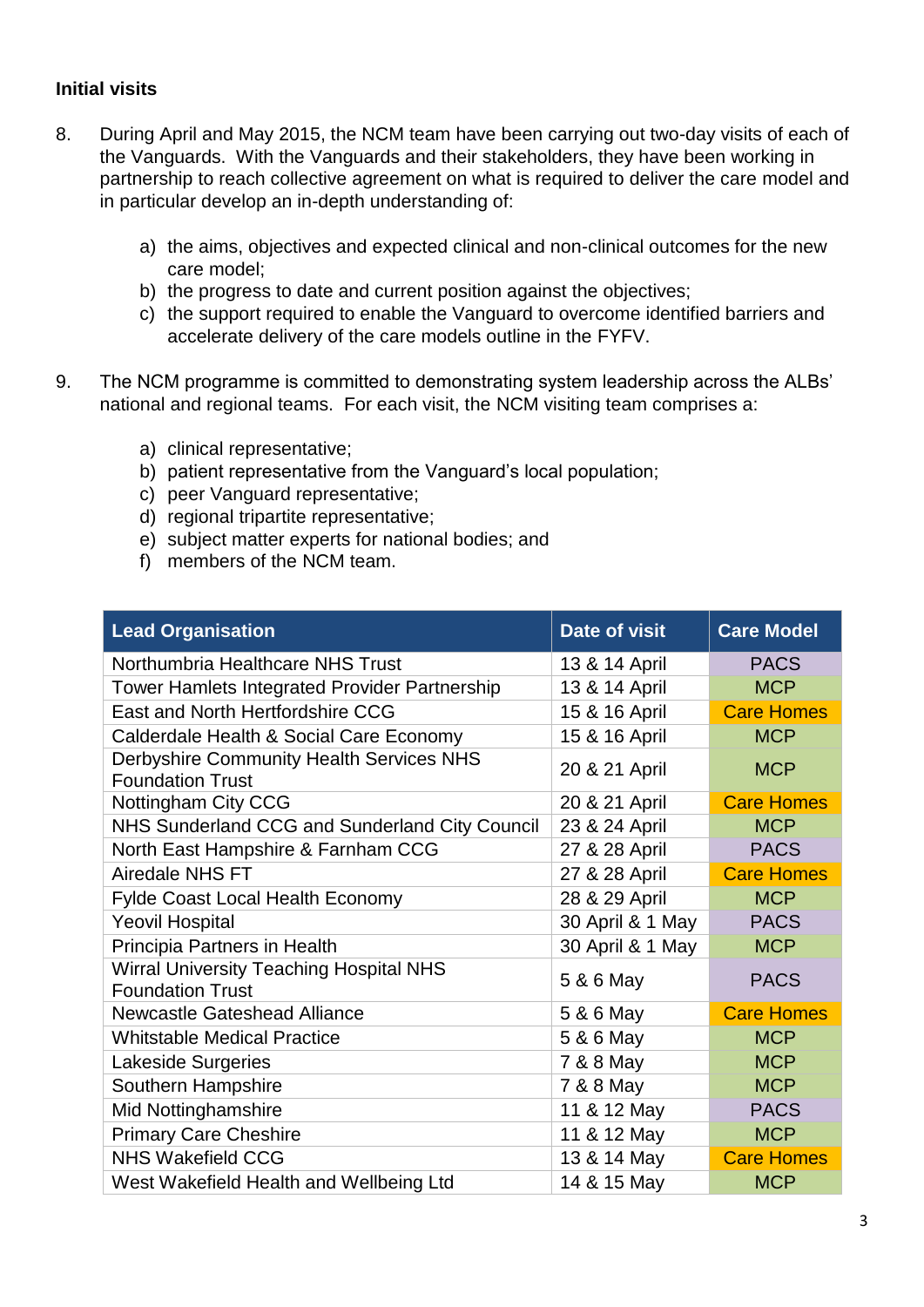| Isle of Wight                           | 18 & 19 May | <b>PACS</b>       |
|-----------------------------------------|-------------|-------------------|
| <b>Stockport Together</b>               | 18 & 19 May | <b>MCP</b>        |
| NHS Dudley Clinical Commissioning Group | 20 & 21 May | <b>MCP</b>        |
| Morecambe Bay                           | 21 & 22 May | <b>PACS</b>       |
| Vitality                                | 26 & 27 May | <b>MCP</b>        |
| <b>Sutton CCG</b>                       | 26 & 27 May | <b>Care Homes</b> |
| <b>Salford Together</b>                 | 26 & 27 May | <b>PACS</b>       |
| Harrogate FT                            | 28 & 29 May | <b>PACS</b>       |

#### **Measurement and evaluation**

- 10. These are core components of the Vanguard programme. As part of the site visits we are beginning to understand the logic model underpinning each Vanguard's new care model and work that has undertaken to date. Specifically, we have been covering the following themes:
	- a) defining the outcomes that the Vanguard is aiming to achieve, and the activities that will produce these;
	- b) developing metrics for outcomes;
	- c) developing the monitoring and evaluation framework;
	- d) monitoring and evaluation for learning and improvement.

#### **Memoranda of Understanding and national support programme**

- 11. In June and July 2015, when the initial visit programme is complete, the NCM team will be developing:
	- a) an agreement with each site that clearly articulates the areas we will be working on together to ensure the maximum opportunity of delivering and replicating the new care models across England. This memorandum of understanding (MOU) will be based on the vanguard's emerging delivery plan, will evolve over time and dovetail with the national support programme
	- b) the national support programme with the Vanguard cohorts. This will provide a comprehensive account of the different strands of work being taken forward on behalf of the vanguard, with clear outputs and deliverables. It will be a public document. It will be the main way of: (i) articulating what the care model programme does in 2015/16 and 2016/17; (ii) the vanguard sites holding NHS England and its national partners to account for helping to solve problems. The NHS England business plan committed us to producing the national support programme by July and we remain on track to achieve that deadline.
- 12. During the visits, the Vanguards are identifying the types of challenges they face in the delivery of the NCM, including:
	- a) workforce issues: planning, modelling, recruitment and training & employment contracts, as well as developing new roles and approaches to skill mix, and cultural change across professional groups;
	- b) taking full advantage of digital technology to rethink entirely the way services could be delivered;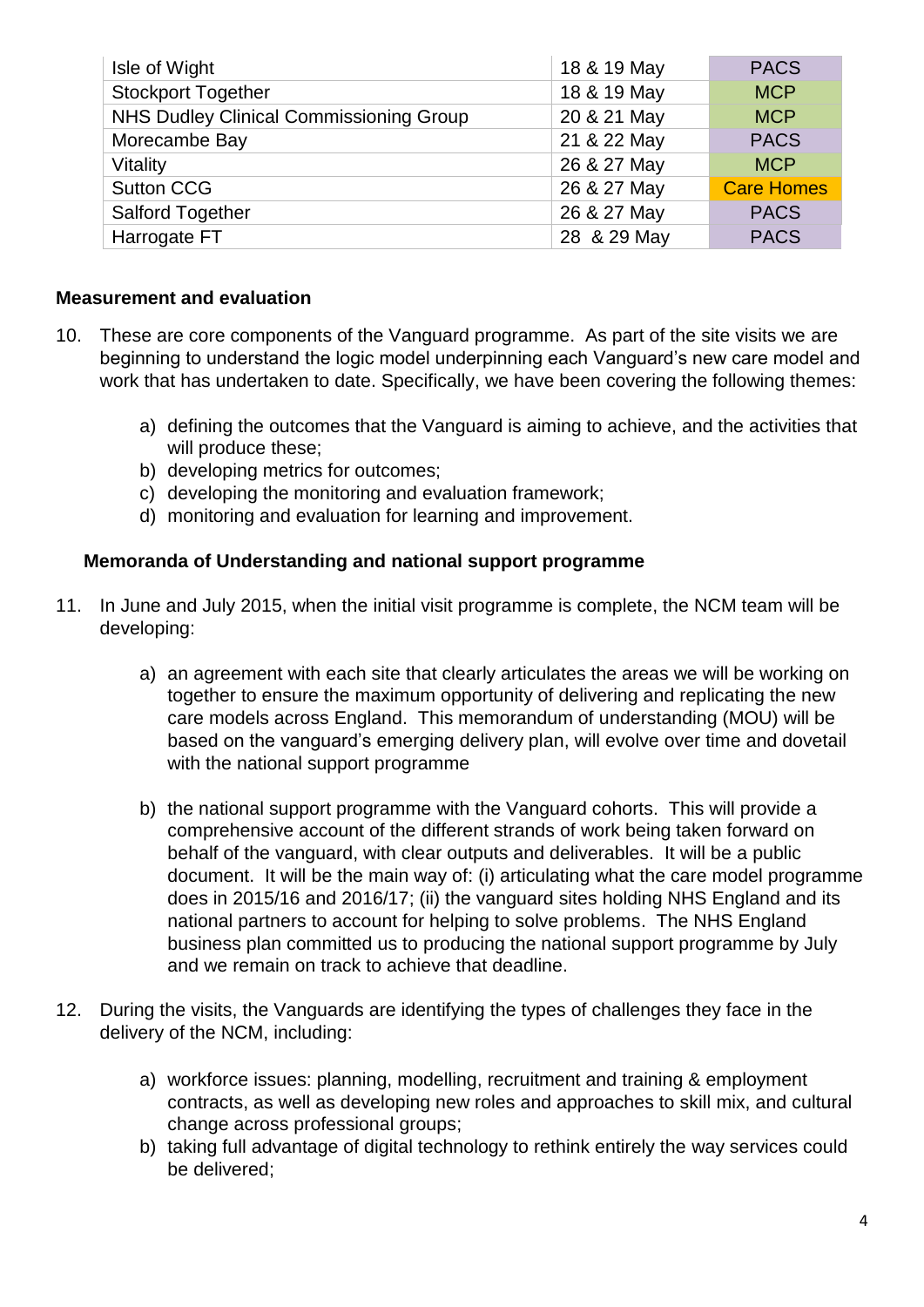- c) achieving meaningful population and citizen involvement, and unlocking the potential of much greater patient empowerment, "activation", and control;
- d) contracting and payments models to enable and incentivise change, including need for multi-year capitated contracts that blend existing funding streams into one flexible pot;
- e) developing and making better use of the local NHS estate to support new models;
- f) information sharing. (Practical solutions to this, within the context of the existing legislative framework, are being developed through the integration pioneer programme, for both the new care models programme and the IPC programme, following a national summit held in April of the pioneers and the national bodies);
- g) building relationships across health and social care;
- h) leadership development and capacity, and management capacity including to develop and implement robust delivery plans, alongside existing operational business;
- i) learning from other sites trying to do similar things, and other systems;
- j) achieving alignment and rapid support from national bodies who's remit tasks them to look at specific institutions rather than whole systems;
- k) leadership support to develop and support sustainable cultural change across professional groups.

## **Transformation Fund**

- 13. The £200m transformation fund was created to support transformation programmes set out in the FYFV – centred around the NCM programme, but not limited to it.For example, including:
	- a) The NCM current Vanguards and next waves
	- b) the national diabetes prevention programme;
	- c) the linked work on transforming models of care for learning disabilities;
	- d) approaches to healthy new towns and neighbourhoods,
	- e) test beds for combinatorial innovation.
- 14 In line with the FYFV assumption, Vanguard sites in aggregate will not be required to show an additional efficiency requirement before the middle of 2017–18 and 2018-19 because we anticipate that it will take time for all Vanguard sites to deliver the additional efficiencies required. However we expect early implementing individual Vanguard sites may be able to begin to contribute additional efficiency savings as their NCM are implemented during 2015- 16 and 2016-17 - 2017-18.
- 15 The method involves splitting the available funds into three elements:
	- a) Nationally coordinated approaches;
	- b) Care Model Cohort coordinated approaches;
	- c) Locally determined initiatives approaches.

#### **Fast Followers**

16 Those systems that submitted an expression of interest and were shortlisted to the workshop stage of the review process, but were not made a Vanguard (34 systems) will be invited to be part of a Fast Follower cohort. Using interviews and a questionnaire based approach, this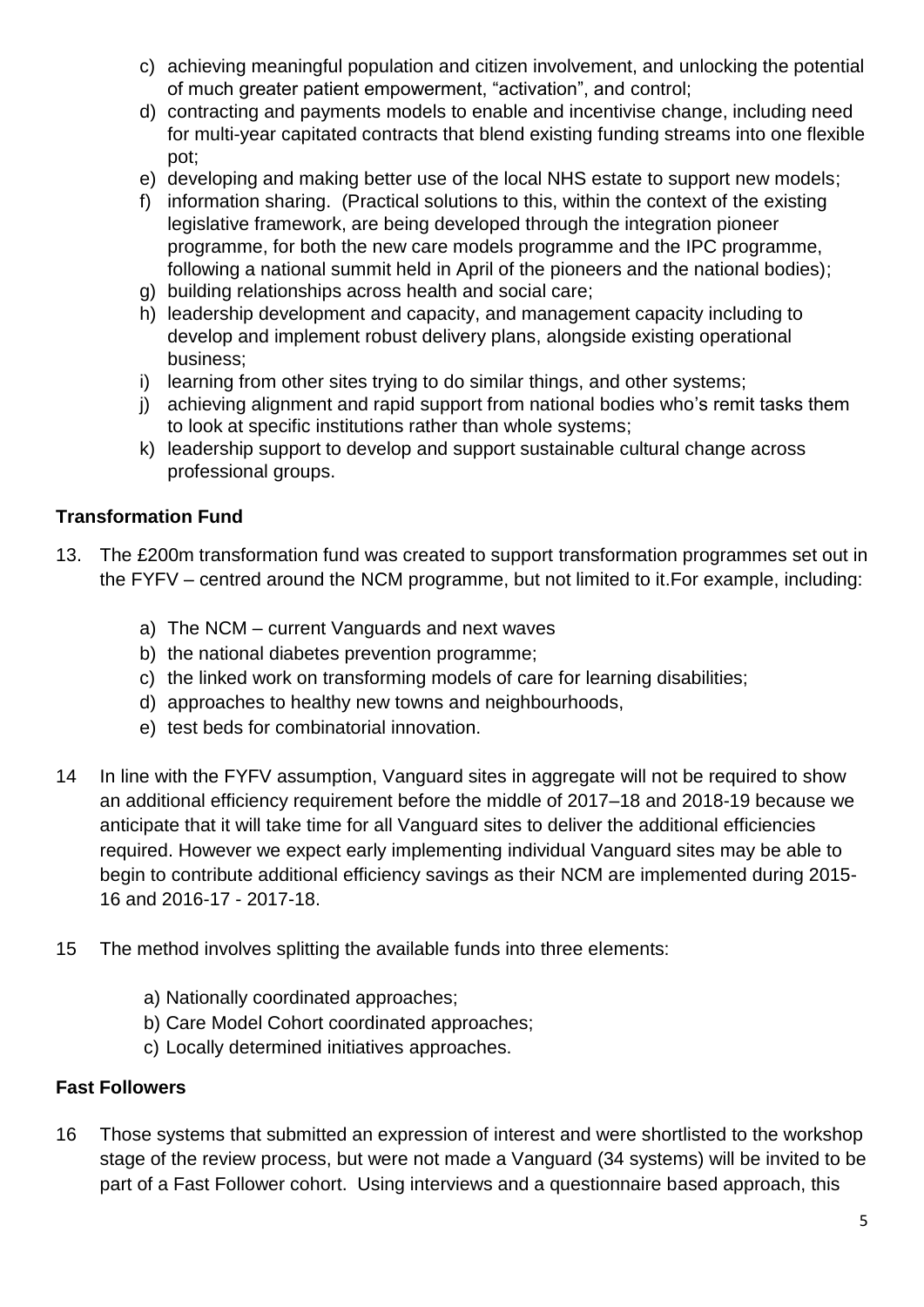group will identify the nature of support they need, work with their local system partners,for example their Academic Health Science Network ( AHSNs), and align with the Vanguard support programme where appropriate.

- 17 The Board is asked to note the above progress with the NCM programme:
	- a) working at pace to deliver the models of care outlined in the FYFV;
	- b) supporting the principles underpinning the programme of clinical engagement, patient involvement, local ownership, national support;
	- c) ensuring a new type of partnership between national bodies and local leaders.

### **Viable smaller hospitals as part of a wider approach**

- 18 Reflecting on the submissions received in March 2015, the national NCM Board decided that there needed to be more clarity about the scope and focus on this type of new care model.
- 19 Following engagement of stakeholders, revised proposals will be sought for the new models of acute care, recognising the drivers of change. These include, amongst other areas:
	- a) financial pressures;
	- b) workforce pressures;
	- c) the need to adapt services to meet the changing needs of an ageing population and the increasing numbers of people with long-term conditions;
	- d) the opportunity to realise quality and efficiency benefits from standardisation of processes, and scale and concentration in some services and across multiple sites.
- 20 One way in which providers are responding to this changing landscape is by exploring ways of integrating acute, community and in some cases primary care provision. This is an approach being developed by all of the PACS Vanguard sites, as well as a number of MCPs.
- 21 Alongside these examples of 'vertical' integration, providers of acute services are increasingly exploring the benefits of different forms of 'horizontal' collaboration between different acute providers. These can range from collaboration on single or groups of acute services to collaboration across whole institutions. These new models or organisational forms can include greater use of networking, sharing clinical workforce across nearby sites, joint ventures, delivery of specialist single services across a number of different providers right the way through to exploring the idea of provider chains. The aims of such arrangements are typically to:
	- a) help maintain the clinical and financial viability of acute services in particular for services with low volumes of patients or where there are national or local staff shortages; and/or
	- b) support the spread of best practice and reduce avoidable variations in the cost and quality of care delivered to patients.